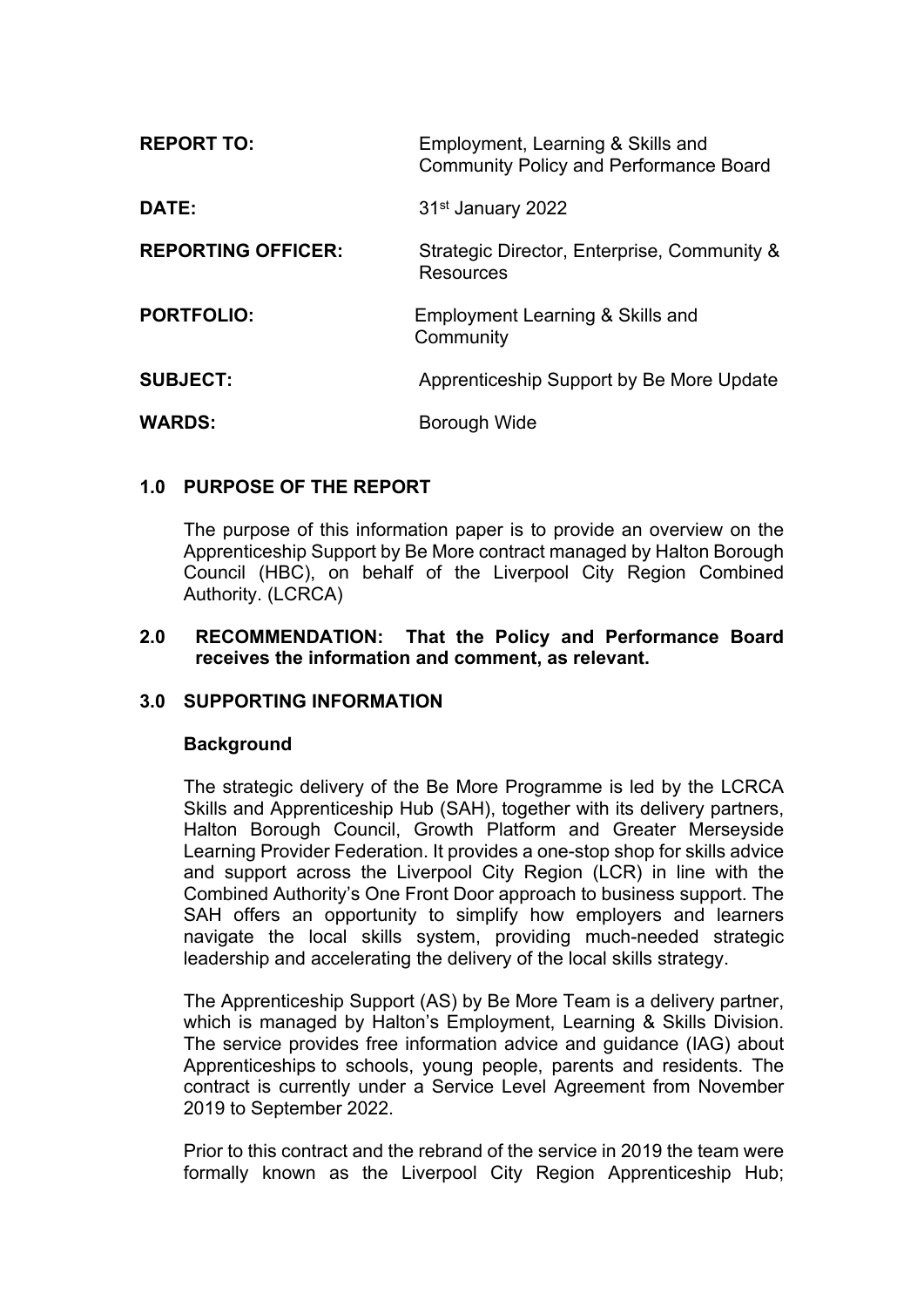established in 2014 working on behalf of the LCRCA and managed by Halton Borough Council.

HBC held a contract with the Education & Skills Funding Agency from 2017 to 2019 and were highly praised by the agency for our service in terms of its innovative delivery, contract performance and compliance. During that time the AS team delivered 1131 IAG outreach meetings to 25,290 residents, 33 Skills Shows to 14,933 individuals, commissioned and launched 13 Skills for Growth Action Plans. Please refer to appendix 1 for further information.

# **Service Delivery Outputs**

The current contract outputs stipulate the delivery of 750 promotional events, of which 438 have been delivered so far to 26,071 residents, which includes 46 in Halton to 1712 residents. Additionally, the team have delivered 297 one to one support, advice & guidance interventions to residents.

A typical day for the team to deliver a promotional event on apprenticeships includes some of the following activities that may involve a 2-hour session one day or project managing the delivery of an event over 12 months;

- Plan and deliver a Skills Show to over 5000 students and residents
- Conduct 121 and group IAG events to JCP customers, parents and students
- Present an interactive event to a classroom of Adult Leaners to support their progression
- Carry out mock interviews with students to prepare them for the world of work
- Deliver a question and answer session to student year groups after they have watched one of our live theatre performances
- Support an employer promote their vacancies at careers fairs in schools and local community venues
- Lead and support on Skills and Employment strategic initiatives for both the CA and HBC supporting multiple projects, events, reports and pilot programmes
- Create, organise and deliver an LCR Graduation event to celebrate the achievement of apprentices
- Work on multiple projects to raise the profile of apprenticeships and engage with SEN, Care Leavers and individuals from ethnic minority backgrounds in partnership with key stakeholders
- Deliver LCR ambassador conferences and networking events
- Create apprentice case studies and news articles of employers, training providers and residents to inspire and education readers to access the service and be informed

In the summer of 2020, IAG sessions were changed from physical activity to live presentations via Zoom, Microsoft Teams and the Learn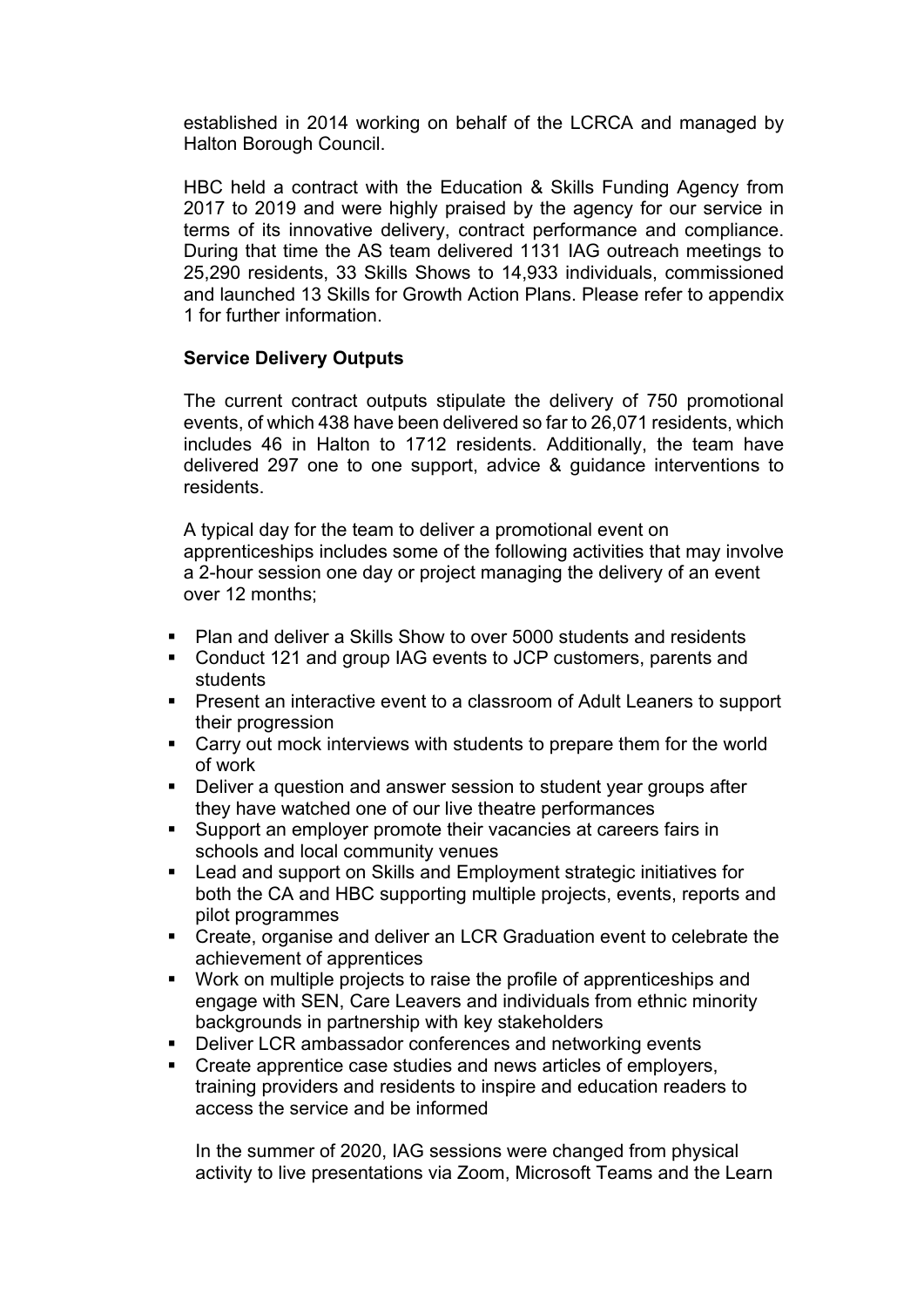Live platform. This enabled the continuation of the service throughout the Covid pandemic to all students and residents to deliver a more varied programme (with external moderation of the chat facility built in). The sessions often include apprentices and employers from our Apprentice Ambassador Network.

Since the start of the new academic year in 2021, schools and Job Centre Plus offices are once again running physical careers fairs, interview events, parent's evenings, workshops and one-to-one sessions allowing the Apprenticeship Support team to deliver apprenticeship IAG to students, careers teachers, parents and residents in person. Supporting these activities are a group of trusted Ambassadors bringing a taste of the world of work to the sessions.

The AS team have developed 3 inspirational and humorous theatre plays, which provide a comprehensive suite of apprenticeship information for students from Year 7 through to sixth form college/Year 13. The content of the productions aims to strengthen students' knowledge and understanding around key themes of information relating to apprenticeships. Each play lasts 20 minutes and are being delivered to over 250 student year groups across LCR.

8712 apprenticeship vacancies have been advertised on the Apprenticeship Support by Be More [website](https://be-more.info/) since November 2019. 96 News Articles have been published as well as a number of Employer Case Studies and 12 Newsletters to a growing subscriber database. These help inspire readers on the many apprenticeship opportunities available in LCR and direct them to the live LCR vacancies on Be More.

Our latest promotional campaign was launched in October 2021 aimed at encouraging more employers to upload their apprenticeship vacancies to the Be More website and encouraging more job seekers to use the Be More website as a 'go to' resource. The campaign premise is around rethinking apprenticeships and dispelling the commonly held myths around apprentices and apprenticeships by both employers and job seekers. Locations for the campaign include bus advertising, digital screens, billboards, kiosks, social media campaigns, landing pages, direct mail, print/magazine and radio advertising.

The AS team are also working on specific projects to support people from black and ethnic minority backgrounds. In partnership with the CA and other partners a pre-employability programme is being developed to support and offer school students from an ethnic minority background a structured programme to enhance their chance of getting an apprenticeship. This is in reaction to the local data stating the low number of apprentices being from an ethnic minority background.

Please refer to Appendix 2 for further information.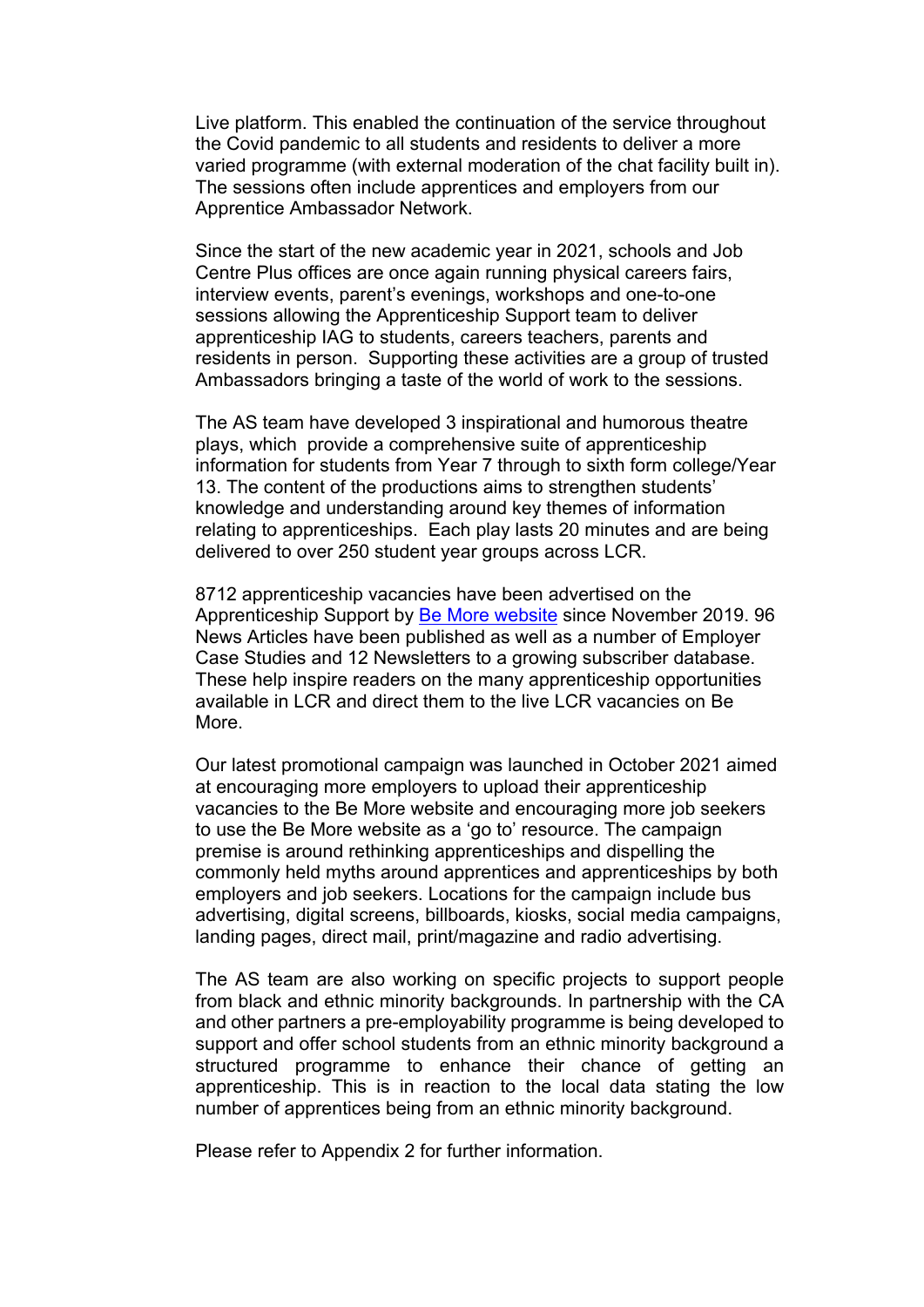# **Forthcoming Events/Projects**

The AS team will be delivering 2 large events in 2022 which include an LCR Skills Show on the  $1<sup>st</sup>$  and  $2<sup>nd</sup>$  March at the Exhibition Centre, Liverpool and an Apprenticeship Graduation event in September. Further details are contained in the ELS LCR update PPB report included in your papers.

The SAH team are working towards ensuring that the Be More portal meets the CA's aspiration of the website becoming the 'go to' resource for localised careers content and guidance and are currently overseeing the scope of development planned for Be More, which includes detailed careers information on the key sectors across LCR and information on the roles within them and how individuals of all ages can access opportunities.

The content for the updated Be More Portal will be focused around three themes; Attract, Recruit, and Retain as well as providing careers IAG relating to opportunities across LCR, be a central resource for careers materials, and provide a job posting and application service as well as maintaining links and connectivity with vacancy sites such as the National Apprenticeship Service. It is intended for Be More to provide a comprehensive careers IAG service to all LCR residents, employers, schools, and stakeholder groups and for each area within LCR.

It is hoped that the SAH team will be in a position to engage their preferred web developer in February '22, with the view of relaunching Be More circa May 2022.

### **4.0 POLICY IMPLICATIONS**

There are no policy implications associated with this report.

### **5.0 FINANCIAL IMPLICATIONS**

Funding for the Apprenticeship Support by Be More Team is set to end in September 2022. There are 6 members of staff in this team that are employed by Halton Borough Council and deliver this contract on behalf of the CA.

The CA have secured funding and a contract extension to March 2023 to support some of the CA SAH delivery team but that does not include the Apprenticeship Support Team.

### **6.0 IMPLICATIONS FOR THE COUNCIL'S PRIORITIES**

### 6.1 **Children and Young People in Halton**

There are no implications associated with this report.